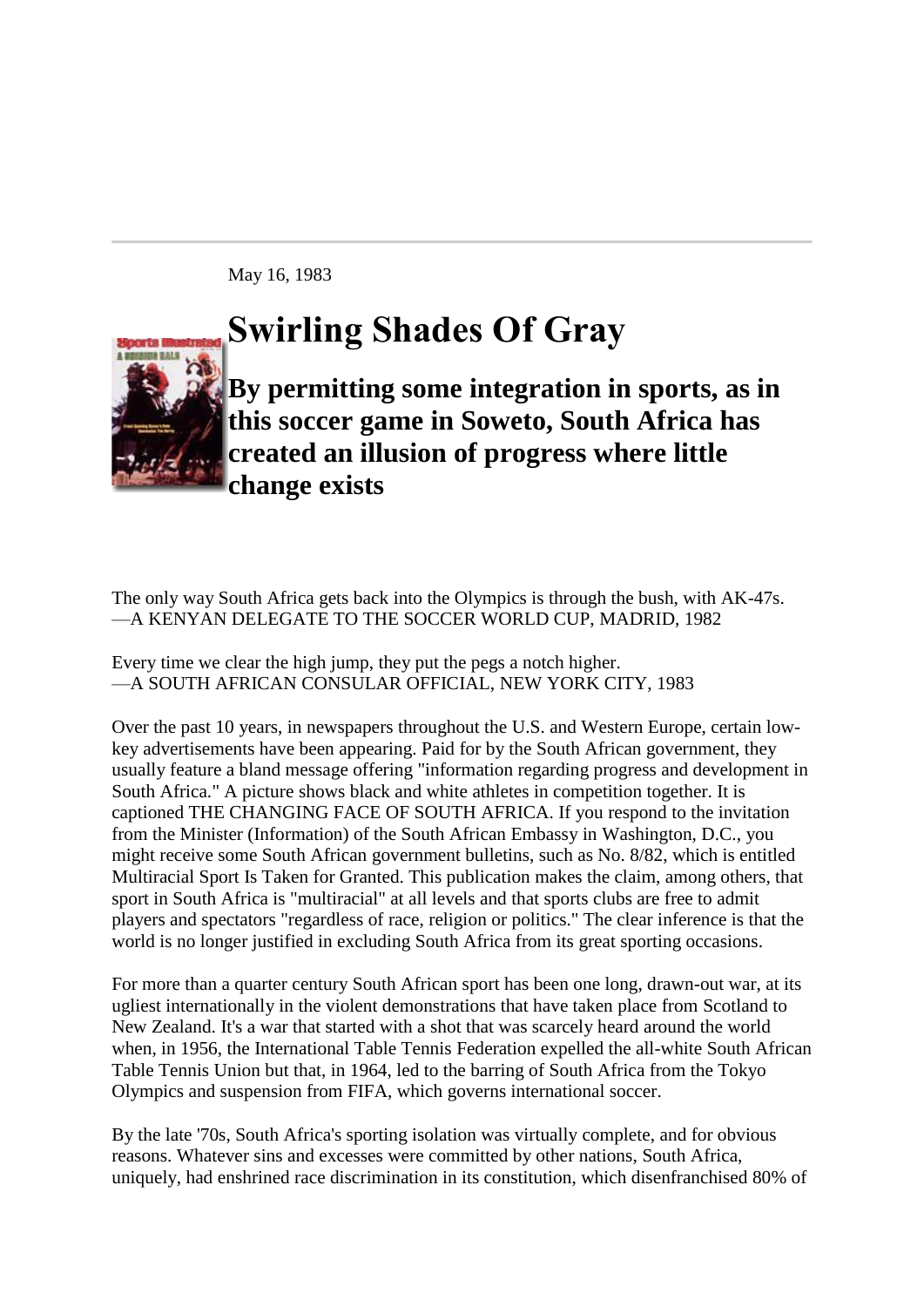its population and bound those citizens in a cruel net of apartheid laws that, as a byproduct, made normal sport impossible.

Slowly, though, and principally in the past four years, the government claims that, in the matter of sport at least, it has set its house in order. Most recently, early in 1982, it amended two keystones of apartheid, the Group Areas Act and the Liquor Act, insofar as they applied to sporting events. The first reform meant, for instance, that a white soccer team could go into a black township to play a game against blacks without needing a permit. The second made it possible for players of different races to have a drink together after the game and to use the same locker rooms and toilets. Combined with earlier easing of government policy, these acts allowed teams themselves to be mixed racially.

Substantial reforms, you might think, but to many South Africans they have been merely cosmetic. The dissenters charge that underneath, [South African](http://sportsillustrated.cnn.com/vault/topic/article/South_Africa/1900-01-01/2100-12-31/mdd/index.htm) sport is still the mirror of an evil regime, but a mirror the government has distorted to confuse outsiders into believing that, while things aren't perfect, they are getting better and that [South Africa](http://sportsillustrated.cnn.com/vault/topic/article/South_Africa/1900-01-01/2100-12-31/mdd/index.htm) deserves encouragement, not boycotts. And in one respect the opponents of the regime are right. Once in the country the outsider finds, at first anyway, that his preconceptions are tossed into a whirligig of motion and color that resolves itself into a gray, mazy pattern, like a TV with the tube blown.

Because of all you have read, because the name of the place has become a symbol, you go first to [Soweto.](http://sportsillustrated.cnn.com/vault/topic/article/Soweto/1900-01-01/2100-12-31/mdd/index.htm) It's still very hot this Saturday afternoon in the southern hemisphere's late summer, so as you head west out of [Johannesburg,](http://sportsillustrated.cnn.com/vault/topic/article/Johannesburg/1900-01-01/2100-12-31/mdd/index.htm) past worked-out gold mines and through a kind of DMZ of empty, scrubby country, there's no sign of the great pall of smoke that, you have been told, hangs for much of the year over South Western Townships, a.k.a. [Soweto,](http://sportsillustrated.cnn.com/vault/topic/article/Soweto/1900-01-01/2100-12-31/mdd/index.htm) where, officially, a million and a half blacks live and, unofficially, many thousands more reside. Each tiny gray matchbox of a house sprouts a stovepipe to carry away the smoke of winter fuel. In most of [Soweto](http://sportsillustrated.cnn.com/vault/topic/article/Soweto/1900-01-01/2100-12-31/mdd/index.htm) there's no electricity.

But the streets are electric enough. Streaming down the dirt road that leads to [Orlando](http://sportsillustrated.cnn.com/vault/topic/article/Orlando_Florida/1900-01-01/2100-12-31/mdd/index.htm) Stadium are thousands of fans heading for the big soccer game, the local Orlando Pirates vs. the Iwisa Kaizer Chiefs for the Champion of Champions—their Super Bowl championship for all [South Africa.](http://sportsillustrated.cnn.com/vault/topic/article/South_Africa/1900-01-01/2100-12-31/mdd/index.htm) On this afternoon [Orlando](http://sportsillustrated.cnn.com/vault/topic/article/Orlando_Florida/1900-01-01/2100-12-31/mdd/index.htm) is their [Disney World.](http://sportsillustrated.cnn.com/vault/topic/article/Walt_Disney_World_Resort/1900-01-01/2100-12-31/mdd/index.htm) Joyfully they chant and sing the [Orlando](http://sportsillustrated.cnn.com/vault/topic/article/Orlando_Florida/1900-01-01/2100-12-31/mdd/index.htm) club song, Baba Monomzana Sivulele Singene (Sesame, Open the Door). It takes some effort to recall that the stadium is near the school where 10,000 black students demonstrated in 1976 and triggered more than a year of riots that left, it's thought, more than 600 people dead—no official figures were released.

By game time more than 55,000 people will be crammed into the stadium (capacity: 45,000), with thousands more left outside. Drums beat, not to the joyful samba rhythm of Brazilian soccer drums, but with the kind of menace that put 19th-century explorers off their campfire suppers. Entirely African, also, are the dancers. No cheerleaders these, throwing high kicks. These girls shuffle rhythmically in the dust, wishing, with their feet, a hard time on the Chiefs.

Which is what they got: The Pirates were 2-1 winners after a fast, skillful game. To the visitor, though, it wasn't just the caliber of the match that made the afternoon fascinating. The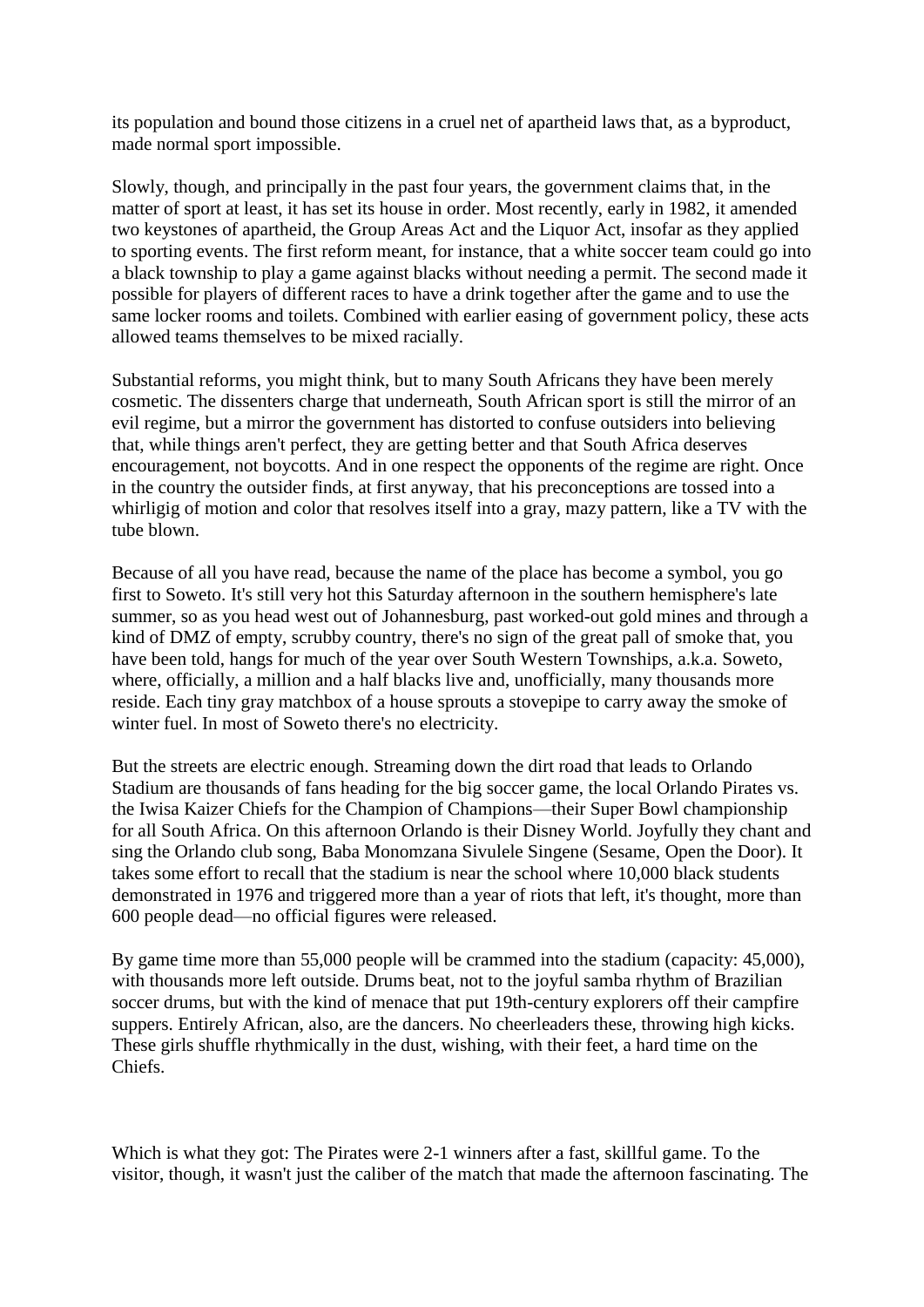two players at the heart of the Pirates' defense, Stewart Lilley and [Mike Lambert,](http://sportsillustrated.cnn.com/vault/topic/article/Mike_Lambert/1900-01-01/2100-12-31/mdd/index.htm) were white. Another white kept goal for the Chiefs. The referee was white, as was one of the coaches.

And in that vast black assembly, there were more than a handful of white fans. One of them, [Paul Miller](http://sportsillustrated.cnn.com/vault/topic/article/Paul_Miller/1900-01-01/2100-12-31/mdd/index.htm) from Jo'burg, claimed, "I'm here every week." He was somewhat breathless, having just detached himself from a dancing group of black Pirates supporters who were celebrating the win. "The world has got to look at this thing!" he gasped. "This is real multiracial! All those various councils on world sport that keep us out are a load of——!"

After the big game on Saturday, of course, Miller would have had no reason to return to [Soweto](http://sportsillustrated.cnn.com/vault/topic/article/Soweto/1900-01-01/2100-12-31/mdd/index.htm) the following day. Had he done so, he would have seen two local black amateur sides playing in explosions of dust on a dirt strip less than 30 yards wide, cut out of an arid slope. One of the forwards came to the sideline limping and, engaged in conversation, showed only a bitter interest in Saturday's Pirates-Chiefs game. "That's all special," he said. "Those men are special pros, the whites help them. We have nothing. No training facilities, nothing." His voice rose angrily. "Look at it! Look at it!" he shouted, pointing at the scabby patch of earth. In a more normal voice he said, "The people here are crying." He didn't want to give his name.

Inevitably you are drawn to a pleasant, carefully spoken man, George Thabe, who is the president of the black [South African](http://sportsillustrated.cnn.com/vault/topic/article/South_Africa/1900-01-01/2100-12-31/mdd/index.htm) National Football (i.e., soccer) Association.

He too is a worried man. He has just had word of an unpleasant incident down in Western Cape Province. There, on its way to play a black side, a colored (i.e., of mixed race) soccer team from [Glenville](http://sportsillustrated.cnn.com/vault/topic/article/Glenville/1900-01-01/2100-12-31/mdd/index.htm) had been turned back at a roadblock outside the black township of Nyanga, where the game was to take place. The police action was apparently illegal under the recent amendment to the Group Areas Act, of course, but that fact was of little comfort to the [Glenville](http://sportsillustrated.cnn.com/vault/topic/article/Glenville/1900-01-01/2100-12-31/mdd/index.htm) team when it met the rural Cape cops. "Nothing like this has happened for three years," Thabe insisted. Seated in his [Johannesburg](http://sportsillustrated.cnn.com/vault/topic/article/Johannesburg/1900-01-01/2100-12-31/mdd/index.htm) office, he was furious as well as worried. His association—indeed he himself—is a symbol of the government's new sporting look, of its new multiracialism." Here he is, a black man at the head of one of the nation's most important sports bodies, directing a sport that could claim to be the most successfully integrated in [South Africa.](http://sportsillustrated.cnn.com/vault/topic/article/South_Africa/1900-01-01/2100-12-31/mdd/index.htm) "In 1978," he said in a later conversation, "we decided that the only criterion for both players and officials should be performance. We were way ahead of the government. I should have been put in jail for some of the things I did before the government amended the law."

It was not only the [Glenville](http://sportsillustrated.cnn.com/vault/topic/article/Glenville/1900-01-01/2100-12-31/mdd/index.htm) incident, though, that worried Thabe. It was also the criticism, not from the government but from a group he refers to darkly as "those people," who, he says, "tell us to do nothing, boycott everything, polarize everybody, stop playing segregated sport. Well, we did stop the segregation in our sport, and now they're saying that's useless. They are politicians who are using sport as a tool. We say that sport is strong enough to bring change on its own. And there are results to show."

To discover just who "those people" are, you visit a house situated on the lower slopes of Devil's Peak in [Woodstock,](http://sportsillustrated.cnn.com/vault/topic/article/Woodstock/1900-01-01/2100-12-31/mdd/index.htm) a colored section of [Cape Town](http://sportsillustrated.cnn.com/vault/topic/article/Cape_Town/1900-01-01/2100-12-31/mdd/index.htm) that overlooks the dockyards. Here a small, voluble man named Frank van der Horst offers you a soda and pink cookies and gives his views on Thabe and others like him who are involved in the promotion of multiracial sport—a weasel phrase, in van der Horst's opinion.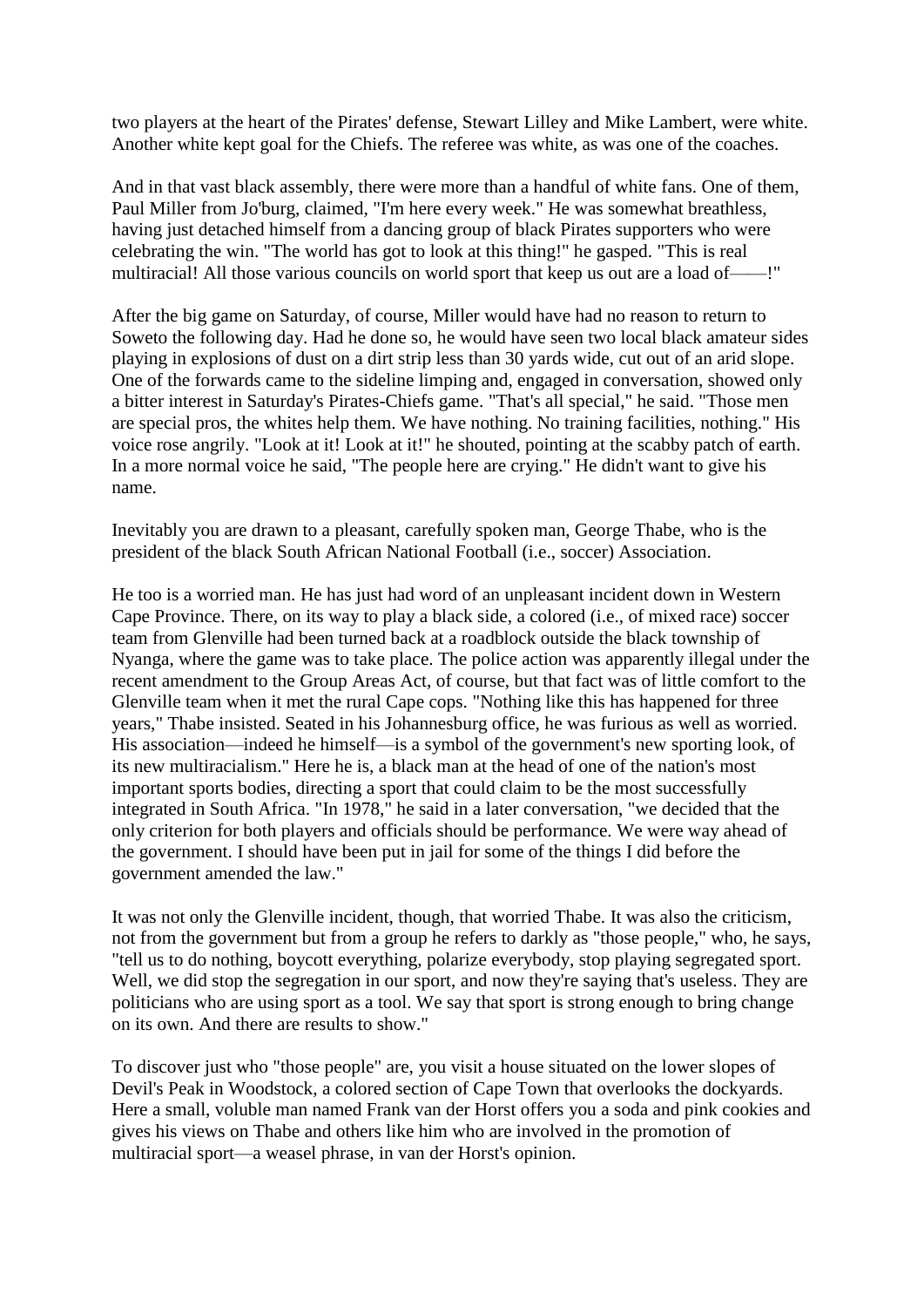He is the newly elected president of the antigovernment South African Council on Sport— "those people"—hereinafter referred to as SACOS, and he does not mince words. "My organization," he says, "regards Thabe as a collaborator. He's part of the apparatus, a paid agent of the government. He plays right into their hands. The white racist soccer bodies struck a deal with Thabe and Co. He has been totally corrupted."

Twelve years ago, the government established what it called "umbrella" bodies to govern each sport with which, in its own words, "sports organizations of all population groups could affiliate...." In soccer, for instance, the umbrella is the Football Council of South Africa, under which are gathered the Football Association of South Africa, a white body; Thabe's South African National Football Association, which is for blacks; and the South African Football Association, an organization for colored athletes. If all that is confusing, then, in the opinion of SACOS, it is meant to be so. SACOS was formed in 1973 as an alternative.

"Prior to SACOS," says van der Horst, "organizations had to be content to negotiate with white bodies and affiliate with them. What the whites were looking for were stooges to parade for outside consumption. The aim of the government is to fragmentize the whole country, and that includes sports."

SACOS created a series of alternative organizations for what it calls nonracial, as opposed to multiracial, sport.

Opponents of the regime, for example SACOS, claim that essentially nothing has changed in the apartheid concept, that its chains have been strengthened, while appearing, as in sport, to have been weakened. Thus, millions of blacks are officially no longer South Africans, but nationals of eight different "homelands" that they may never have seen, while coloreds and Asians are being courted with the promise of limited representation in government.

Hence, says SACOS, the separate bodies under the umbrella sports associations; hence, indeed, the much-bandied word "multiracial," which, if it is looked at closely, has nothing to do with mixing or integration but reflects differences. "It must be emphasized," writes Sam Ramsamy (of whom more later) in his book Apartheid—The Real Hurdle, "that the term 'multiracial sport' has a different connotation in [South Africa](http://sportsillustrated.cnn.com/vault/topic/article/South_Africa/1900-01-01/2100-12-31/mdd/index.htm) from that in other parts of the world. The [South African](http://sportsillustrated.cnn.com/vault/topic/article/South_Africa/1900-01-01/2100-12-31/mdd/index.htm) definition refers to the bringing together of various racial groups for specific sports events where individuals are identified according to the racial label which apartheid attaches to each and every person in [South Africa.](http://sportsillustrated.cnn.com/vault/topic/article/South_Africa/1900-01-01/2100-12-31/mdd/index.htm) Sports...thereby [become] 'interracial' or 'multi-racial' rather than non-racial."

North of [Durban,](http://sportsillustrated.cnn.com/vault/topic/article/Durban/1900-01-01/2100-12-31/mdd/index.htm) in the province of Natal and, as always, separate from the city, is a black township called Kwa Mashu. There resides Vincent Ngongoma, 44, a Zulu who would seem a perfect example of what the [South African](http://sportsillustrated.cnn.com/vault/topic/article/South_Africa/1900-01-01/2100-12-31/mdd/index.htm) government says it is trying to do to open up sport racially. Ngongoma is the first black in Natal, and the second in the nation, to become a member of the [Jockey Club](http://sportsillustrated.cnn.com/vault/topic/article/The_Jockey_Club/1900-01-01/2100-12-31/mdd/index.htm) of [South Africa](http://sportsillustrated.cnn.com/vault/topic/article/South_Africa/1900-01-01/2100-12-31/mdd/index.htm) and be awarded his own colors as a racehorse owner. He lives above one of his six food stores, the Zamokuhle Trading Centre, and his address is, in the curt way of [South African](http://sportsillustrated.cnn.com/vault/topic/article/South_Africa/1900-01-01/2100-12-31/mdd/index.htm) townships, C 15 25.

His business has enabled him to become the leading black thoroughbred owner-breeder of [South Africa,](http://sportsillustrated.cnn.com/vault/topic/article/South_Africa/1900-01-01/2100-12-31/mdd/index.htm) and on this sunny morning he is heading the 45 miles to Pietermaritzburg to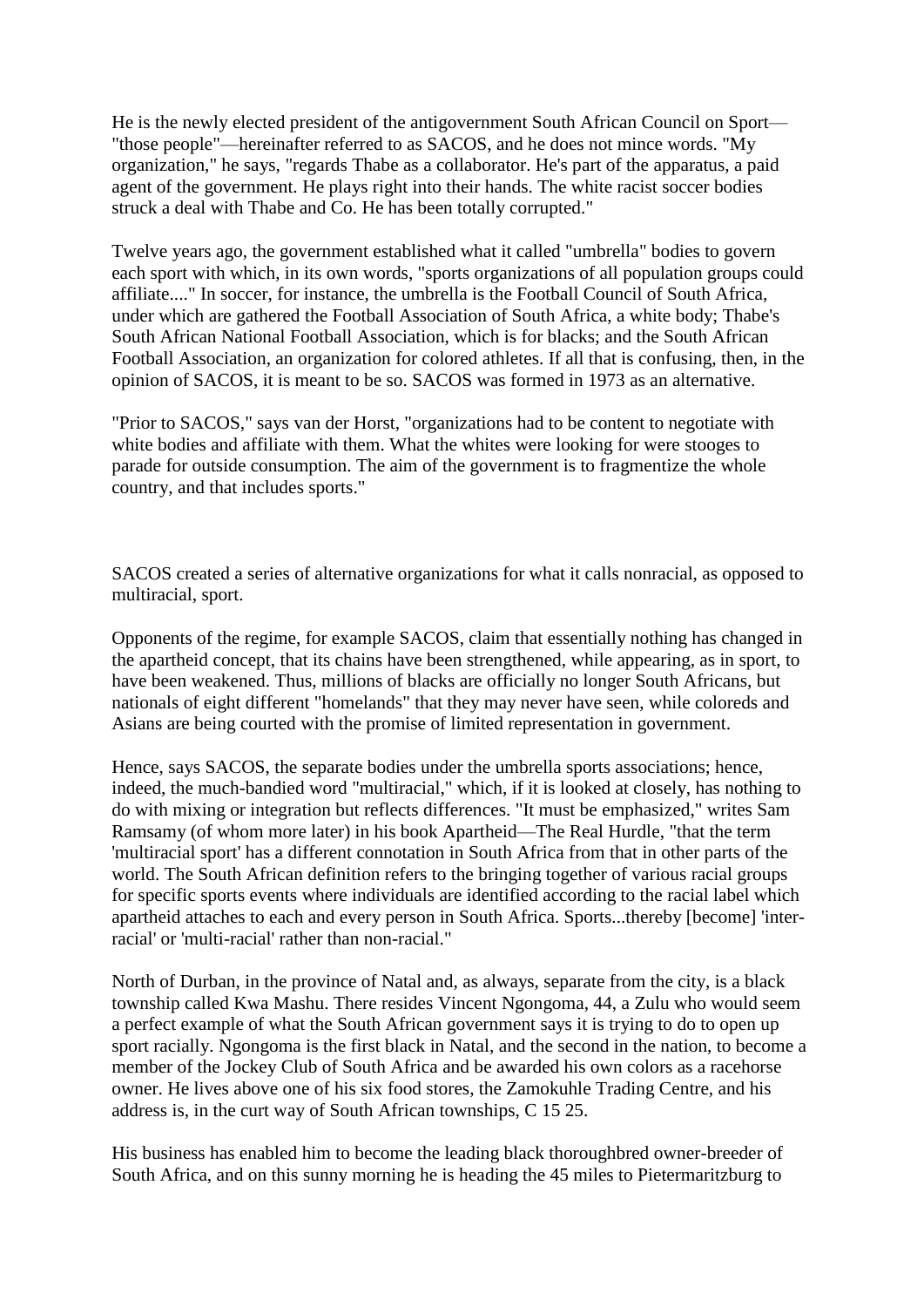inspect two horses in which he has half shares.

On the drive out he's eloquent about the way he has been treated by the [Jockey Club.](http://sportsillustrated.cnn.com/vault/topic/article/The_Jockey_Club/1900-01-01/2100-12-31/mdd/index.htm) "Racing has no color bar," he says. "As an owner I get into the most exclusive areas of the clubs. My badge makes me welcome wherever I go." At Victory Lodge, where his horses are stabled, he is treated deferentially by the white trainer's wife. He's a prosperous and successful man.

But he still has to go home to C 15 25. He isn't allowed to move to another township unless it is designated for blacks. And while he may have the freedom of the clubhouse in [Durban,](http://sportsillustrated.cnn.com/vault/topic/article/Durban/1900-01-01/2100-12-31/mdd/index.htm) his fellow Zulus are still segregated in a special section at the track.

To meet another nonwhite [South African](http://sportsillustrated.cnn.com/vault/topic/article/South_Africa/1900-01-01/2100-12-31/mdd/index.htm) sportsman who has done well under the new dispensation, you must head from [Cape Town](http://sportsillustrated.cnn.com/vault/topic/article/Cape_Town/1900-01-01/2100-12-31/mdd/index.htm) over the Hottentots [Holland](http://sportsillustrated.cnn.com/vault/topic/article/Netherlands/1900-01-01/2100-12-31/mdd/index.htm) Mountains by way of the tortuous Sir Lowry Pass to the town of Caledon, or, more properly, the colored township that lies outside it.

This is the hometown of Errol Tobias, the first, and so far only, nonwhite to wear the green and gold colors of the Springboks, [South Africa'](http://sportsillustrated.cnn.com/vault/topic/article/South_Africa/1900-01-01/2100-12-31/mdd/index.htm)s national rugby side. His first words when you locate him are, "No politics, O.K.?"

He is understandably gun-shy. To play for the Springboks is the ultimate honor in the nation's sport, because for white South Africans, the Dutch-descended Afrikaaners especially, rugby is the undisputed glory game. Tobias is the government's prize exhibit in its multiracial sports presentation. In his position it was hardly a surprise that he spoke in support of the Establishment.

This was in his own rugby trophy room, in a house elegantly constructed and furnished, a world away economically from the cabins of most of his townsmen. Rugby Union is an amateur game, but, as he says, "Any Springbok who is a businessman is going to do well." He has a construction company employing 20 men. He has made it in the toughest area of [South African](http://sportsillustrated.cnn.com/vault/topic/article/South_Africa/1900-01-01/2100-12-31/mdd/index.htm) sport, and sees himself as just a forerunner.

"In five or six years," he says, "the whole Springbok back division will be blacks. They have the speed from the mark, the jinking, the sidesteps. We're not very big, but we have speed and quick hands." Tobias is thinking here of his own colored people, not blacks as such. "There's no reason now why the Springboks shouldn't play in other countries. When they first boycotted us, they said, 'Look, we want you to play mixed teams. Use the blacks.' And that's been done. They can't expect to see eight or nine blacks on the side at this stage, but I think they should give us the chance to play now."

For only a moment he reveals what it must feel like to be a [South African](http://sportsillustrated.cnn.com/vault/topic/article/South_Africa/1900-01-01/2100-12-31/mdd/index.htm) sportsman abroad, and his own feelings of isolation on the team. "I was alone with the Springboks in [New](http://sportsillustrated.cnn.com/vault/topic/article/New_Zealand/1900-01-01/2100-12-31/mdd/index.htm)  [Zealand,](http://sportsillustrated.cnn.com/vault/topic/article/New_Zealand/1900-01-01/2100-12-31/mdd/index.htm)" he says, suddenly and simply. That tour, in the summer of 1981, sparked some of the most violent anti-apartheid demonstrations yet, and he had been widely derided as a kind of Uncle Tobias figure. "Some games," he recalls, "we had to sleep in the stands the night before them." That was because the team's safety could not be guaranteed in hotels.

Later, for a workout, he heads up to the field where his colored home team, the Caledonians,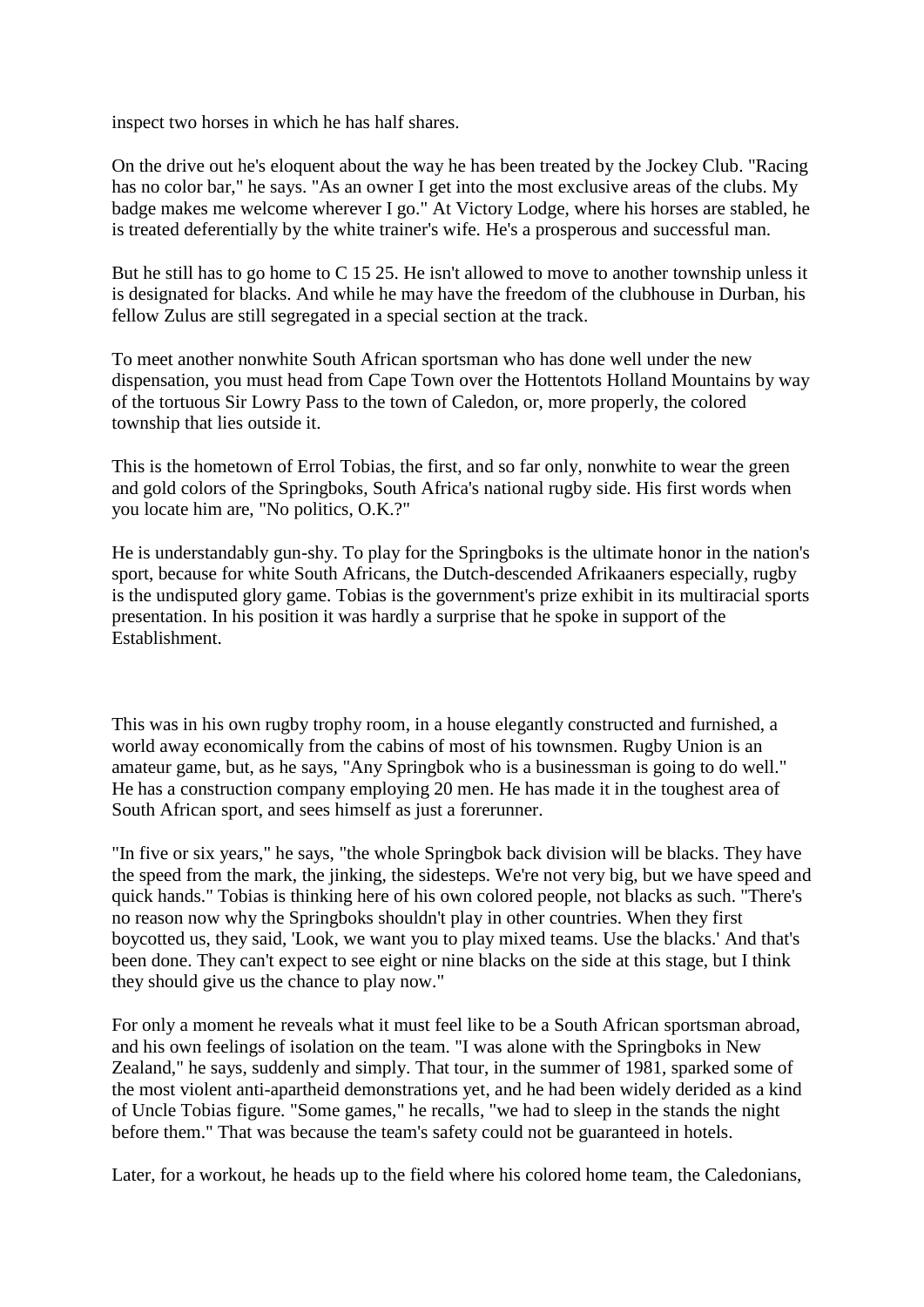plays. At first the visitor assumes that this is just a sort of practice ground, so primitive it is, with the un-painted goalposts obviously lopped down and trimmed in the nearest wood, but it is the club's home. It is a far cry from Loftus Versfeld in [Pretoria](http://sportsillustrated.cnn.com/vault/topic/article/Pretoria/1900-01-01/2100-12-31/mdd/index.htm) or Ellis Park in [Johannesburg,](http://sportsillustrated.cnn.com/vault/topic/article/Johannesburg/1900-01-01/2100-12-31/mdd/index.htm) those magnificent national shrines to white [South Africa'](http://sportsillustrated.cnn.com/vault/topic/article/South_Africa/1900-01-01/2100-12-31/mdd/index.htm)s worship of rugby, but Tobias doesn't apologize for it.

And, indeed, he can still say, "The coaching for colored boys is better now than the whites get. A lot of young talent is coming along. In the last six or seven years, Danie has done some wonderful things for colored rugby."

You take another drive out of [Cape Town,](http://sportsillustrated.cnn.com/vault/topic/article/Cape_Town/1900-01-01/2100-12-31/mdd/index.htm) this time to the University of Stellenbosch, idyllically placed in a town of colonial Dutch houses at the heart of the wine-producing region of Western Cape Province. There you meet the redoubtable Dr. Danie Craven.

Craven, a hale man in his 70s, wearing a business suit—he explains he has to attend a cocktail party later—is imparting some wise words to the forwards on the college side, enormous young whites who are practicing the rugby scrum, pushing against a formidable pile of rocks set up on a wood frame.

Since 1956 he has been president of the South African Rugby Board, and thus the most important sports administrator in the nation. He's a man of such gruff charm that even his most outrageous remarks are qualified by the good humor with which they are uttered.

As when, for example, he says, "The Zulus, the Swazis, the Xhosas; it's almost impossible to brine them together. They speak different languages, have different religions, different magic beliefs. The clans fight one another. You know, 'I'm a Lion Man, you're an Ape Man.' "

Then he says just as unequivocally, "In sport there's no apartheid! No! My rugby board is autonomous. The government cannot tell me what to do, as it could at one time. Since 1979, anyone can play with whom he wants."

The subtle old man, you soon realize, is only testing you. He is more complex than you would have suspected, and honest, too. "There was a time," he tells you, "when we were not even aware that blacks and coloreds were playing rugby. Or any game. Because to us it didn't matter. There was no friction. We were the bosses and they were the servants. There's no doubt that [South Africa](http://sportsillustrated.cnn.com/vault/topic/article/South_Africa/1900-01-01/2100-12-31/mdd/index.htm) has been wrong in many ways. And what we have, we brought on ourselves."

Then he's teasing you again. "You people outside know more about the apartheid laws than I do," he goes on. "I have never taken any notice of them. I've detested them, and I've said so openly." He claims that when he became president of the rugby board he started to work to bring blacks and coloreds into his sport, but that not until the last six or seven years did the changes in government policy permit him to set up coaching plans involving nonwhites. Everything is not perfect, he says, and it is the implementation of the government's reforms, especially in the small farming communities, that is still a problem.

"Our clinics now," Craven explains, "take us right into the hinterland of [South Africa,](http://sportsillustrated.cnn.com/vault/topic/article/South_Africa/1900-01-01/2100-12-31/mdd/index.htm) into the highly conservative country districts, the tough areas." But the little dorps (country towns)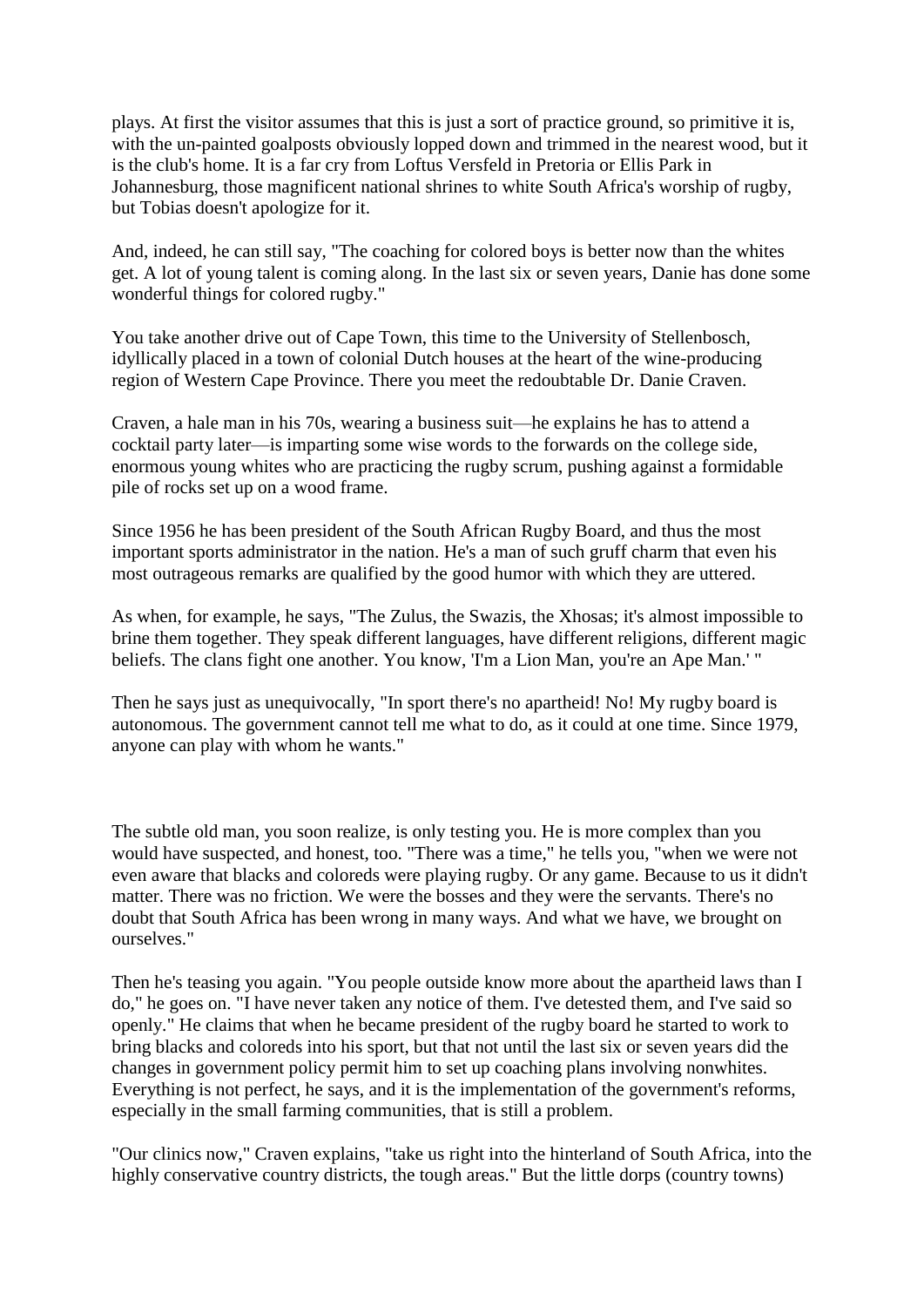and municipalities away from the big cities fight a bitter resistance movement even toward multiracial sport, as Craven knows full well. Last year in the East Rand, 15 white schools boycotted his own Craven Week Rugby Tournament because it involved non white sides.

"Because of our history," he admits, "there are some white schools that won't participate in our program. The others who don't come are our enemies, the SACOS people. They refuse to let their children play against whites.

"I wish I could meet that Sam Ramsamy," Craven says suddenly. "But he'll stay clear of me."

A lot of people in [South Africa](http://sportsillustrated.cnn.com/vault/topic/article/South_Africa/1900-01-01/2100-12-31/mdd/index.htm) would like to meet Sam Ramsamy, but he's safe in [London,](http://sportsillustrated.cnn.com/vault/topic/article/London/1900-01-01/2100-12-31/mdd/index.htm) chairman of the South African Non-Racial Olympic Committee, SANROC, with its links to the influential Supreme Council for Sport in [Africa](http://sportsillustrated.cnn.com/vault/topic/article/Africa/1900-01-01/2100-12-31/mdd/index.htm) and the [United Nations'](http://sportsillustrated.cnn.com/vault/topic/article/United_Nations/1900-01-01/2100-12-31/mdd/index.htm) Centre Against Apartheid.

And to the truly verkrampte (racially hard-line) [South African](http://sportsillustrated.cnn.com/vault/topic/article/South_Africa/1900-01-01/2100-12-31/mdd/index.htm) white, though not to the pragmatic Dr. Craven, Ramsamy is everything from a representative of the Politburo, financed by [Moscow](http://sportsillustrated.cnn.com/vault/topic/article/Moscow/1900-01-01/2100-12-31/mdd/index.htm) gold, to the worst kind of traitor. It might be instructive for them to see the [London](http://sportsillustrated.cnn.com/vault/topic/article/London/1900-01-01/2100-12-31/mdd/index.htm) base from which he works, a tiny, cluttered office in the basement of a cheap hotel in the Marble Arch district.

Ramsamy's own sporting credentials are impeccable. He is 43, small-built but square-set, by race an Asian but preferring to be called black. (In the interests of nonwhite unity, most activists against the government's apartheid policies now refer to themselves as black, be they Asian, colored or native African.) In Ramsamy's native [Durban,](http://sportsillustrated.cnn.com/vault/topic/article/Durban/1900-01-01/2100-12-31/mdd/index.htm) unconcerned with politics at the time, he represented Natal Province in track—black Natal, of course—in the 100 yards. Later he became national coach of the (black) South African Swimming Federation. Only gradually did the indignities imposed on his race translate themselves into his present political stance. "We'd be herded into a corner of the field for a soccer match," he recalls. "We had to urinate in the gutters. All the facilities were for whites.

"I had some very good swimming kids under my care," he says, "but I could see what a low ceiling there was for their achievements." By this time he was lecturing in a teachers college, and his views had started to form. "In '71," he says, "I was President of the Natal High Schools Athletic Association, and the government had set up big celebrations for the anniversary of the founding of the republic. So secretly I organized the high school kids in a boycott of the festivities, which became a shambles.

"I thought I'd gotten away with it," he goes on, "but the following year I didn't get the tenure I was expecting, and my white head of department—he's dead now, so I can mention him went to inquire, came back and said, "Sammy, get out of the country. The police are investigating you and the boycott."

With hindsight, the police might wish they had left him alone, for Ramsamy outside the country is a far worse scourge to the apartheid system than he would have had the power to be if he had stayed home. That basement office in [London](http://sportsillustrated.cnn.com/vault/topic/article/London/1900-01-01/2100-12-31/mdd/index.htm) fuels many of the international boycotts [South Africa](http://sportsillustrated.cnn.com/vault/topic/article/South_Africa/1900-01-01/2100-12-31/mdd/index.htm) suffers from, and it's certainly the intelligence-gathering center for the [U.N.'s](http://sportsillustrated.cnn.com/vault/topic/article/United_Nations/1900-01-01/2100-12-31/mdd/index.htm) Special Committee Against Apartheid and its special blacklist of international athletes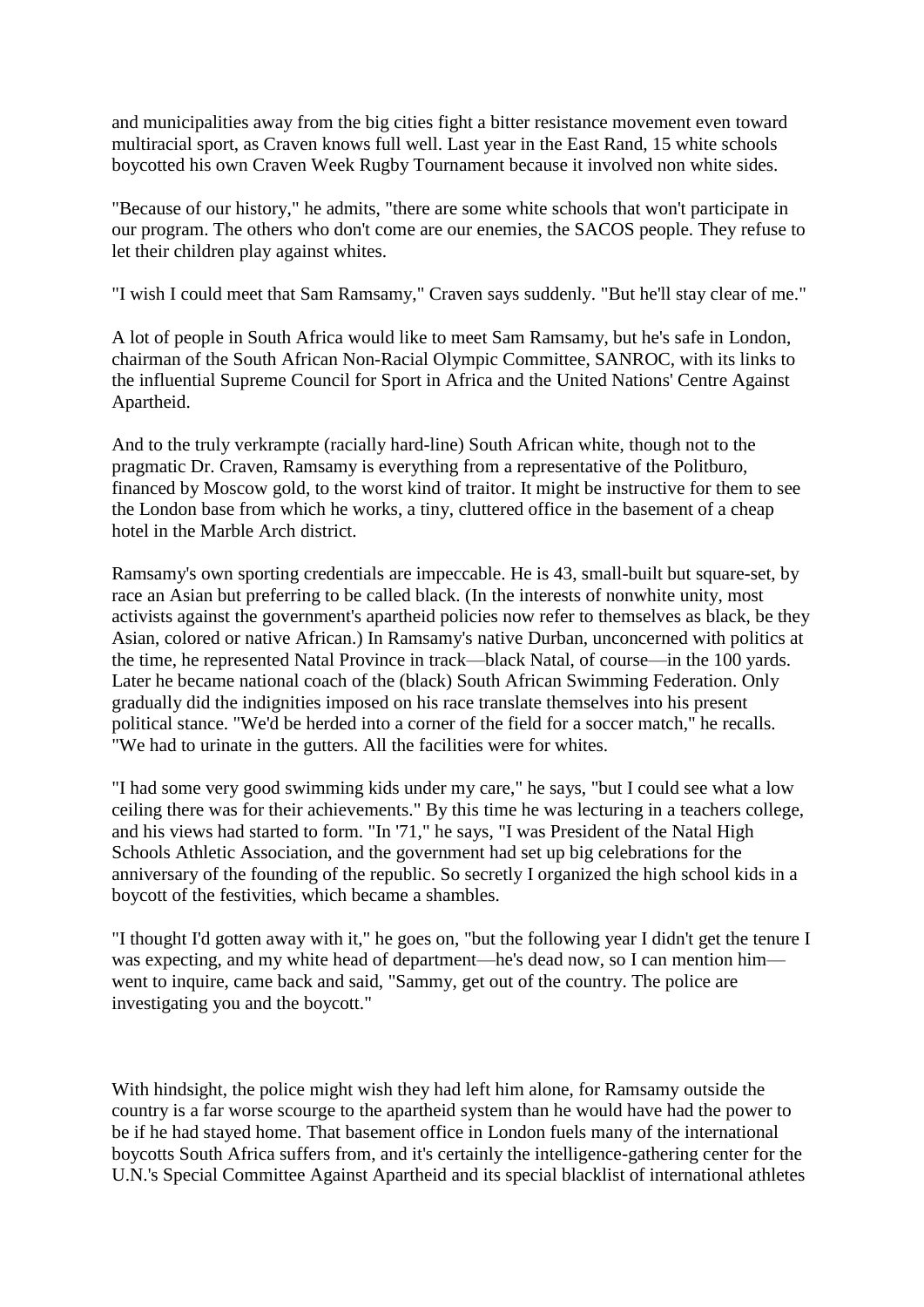who have taken part in [South African](http://sportsillustrated.cnn.com/vault/topic/article/South_Africa/1900-01-01/2100-12-31/mdd/index.htm) sport.

Meantime, within [South Africa,](http://sportsillustrated.cnn.com/vault/topic/article/South_Africa/1900-01-01/2100-12-31/mdd/index.htm) Ramsamy's chief concern is about that shade of gray, that blurring effect that, he and his allies say, is merely a government tactic to bamboozle the world. His worry is all the greater because of the tendency of many nonwhite [South African](http://sportsillustrated.cnn.com/vault/topic/article/South_Africa/1900-01-01/2100-12-31/mdd/index.htm) athletes, and especially the more highly skilled ones, to play in the well-sponsored government-backed sports system for greater rewards and recognition, and to turn their backs on the generally impoverished and unsponsored SACOS leagues.

It turns out to be surprisingly easy, in the maze of [South African](http://sportsillustrated.cnn.com/vault/topic/article/South_Africa/1900-01-01/2100-12-31/mdd/index.htm) sport, to miss your turn. Golfers may recall the name of the late Sewsunker (Papwa) Sewgolum, Pappy to all, whose career came to a peak in the entirely verkrampte days of the '50s and '60s. Pappy, an Asian, was the best nonwhite golfer the nation had ever produced and, in the opinion of some, the best golfer in the country at that time. In 1963, after he had won the Dutch Open in '59 and '60, and after much international protest, he was finally permitted to compete in the [South](http://sportsillustrated.cnn.com/vault/topic/article/South_Africa/1900-01-01/2100-12-31/mdd/index.htm)  [African](http://sportsillustrated.cnn.com/vault/topic/article/South_Africa/1900-01-01/2100-12-31/mdd/index.htm) Championship. He placed second to Retief Waltman, but wasn't permitted to use the locker room or the clubhouse, or even to appear at the awards ceremony.

Recently, it seemed that similar treatment was being given to a young and promising golfer, an Asian like Pappy and known, perhaps not coincidentally, as Peppy Govender. Reportedly, he had been barred from the Port Shepstone Country Club in Natal, where he had regularly played, after a club official had seen him about to tee off in a match with another Asian and two whites.

Govender is a rural teacher. He has no phone and was unreachable on this occasion, but one was told that in [Durban](http://sportsillustrated.cnn.com/vault/topic/article/Durban/1900-01-01/2100-12-31/mdd/index.htm) he has a friend, another young Asian teacher living in the city, who could speak for him. He turned out to be Rowan Ramtahal of the Central Durban Golf Club and, oddly, he seemed at first to dismiss Govender's problem. "He's, well, just outspoken," said Ramtahal. "He just went out and had some unfortunate exchanges with the whites."

He was eager, though, to stress his own racial loyalties. "I caddied for old Pappy, did you know that?" he asked. "He used to change in a car. They wouldn't let him use the clubhouse. Of course, there's no way that would happen today. We have five black players on the Sunshine Circuit. They have their cards. Uh, of course, they wouldn't have the same privileges on ordinary weekends. It would depend on the clubs...."

His voice grew more confidential. "There are waves, you know. We are weathering a stormy point. Cutting [South Africa](http://sportsillustrated.cnn.com/vault/topic/article/South_Africa/1900-01-01/2100-12-31/mdd/index.htm) off from international sport does not help. My club has to use municipal courses now, but when we have our own we will affiliate to a white association. The talent we have is unreal, man," he said, and issued an invitation to see it in action the following morning.

The date at the Papwa Sewgolum Municipal Golf Course turns out to have an embarrassing start. Innocently inquiring for Ramtahal, you get the deep-freeze treatment from a group of golfers about to start a round. It takes a talismanic note from Ramsamy in [London](http://sportsillustrated.cnn.com/vault/topic/article/London/1900-01-01/2100-12-31/mdd/index.htm) before you are accepted by what turns out to be the SACOS-affiliated Durban Golf Club, a body which uses the same public course as Ramtahal's group but which regards the latter with contempt.

Lambie Rasool, president of the SACOS-led club, is eager to erase any gray shadows. "Whatever you are told," he says, "there are only five courses in [South Africa](http://sportsillustrated.cnn.com/vault/topic/article/South_Africa/1900-01-01/2100-12-31/mdd/index.htm) really open to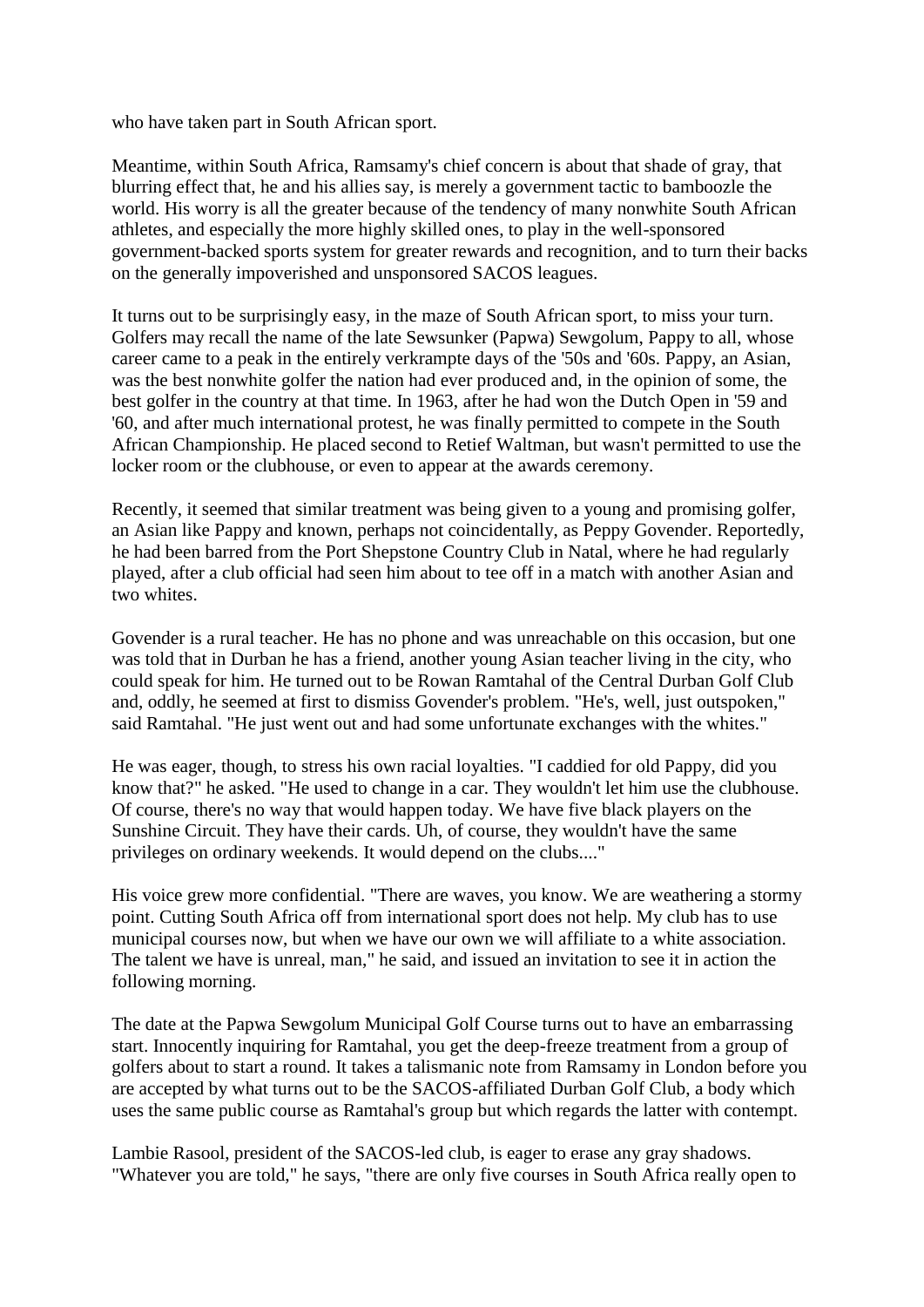blacks. You'll hear that other clubs are open, but you won't be told how there suddenly becomes a six-year waiting list and about the Liquor Law problems in clubhouses."

Rasool walks his visitor to a small, single-story building that contains shower stalls and lavatories for both sexes, but nothing else. "What you are viewing," he says grandiloquently, "is the most modern clubhouse for blacks in the nation. Our original course," he says, pointing eastward, "was over there. The government expropriated it to build a railroad, and they promised to compensate us with 400,000 rand [a rand is worth around one [U.S.](http://sportsillustrated.cnn.com/vault/topic/article/United_States/1900-01-01/2100-12-31/mdd/index.htm) dollar] for a new clubhouse. What we got was this. It cost 28,000 rand.... How much gets spent on those tournaments in so-called Bophuthatswanaland, in [Sun City?](http://sportsillustrated.cnn.com/vault/topic/article/Sun_City/1900-01-01/2100-12-31/mdd/index.htm) Two million?"

Meantime, Ramtahal is nowhere to be seen, and Rasool leads his members off for their morning's sport. The group includes one white, whose request not to be named or photographed is hereby honored.

This is sensible of him. SACOS is a legal organization, but it is subject to constant police surveillance and to harassments, major and minor. When he took office Rasool found that business fell off sharply at his garage.

Morgan Naidoo, the president of SACOS until this past March, suffered a five-year "Banning" sentence in 1973. There are various forms of banning, including confinement to quarters at night and for weekends; surveillance; being forbidden to write anything, even a diary; or essentially house arrest. In this case Naidoo was banned from publishing anything, being quoted anywhere, and from attending "meetings" of more than two people. It's thought that this was because he published an article on discrimination in sport and gave evidence to the Federation Internationale de Natation Amateur (FINA), the world governing body of swimming, in favor of [South Africa'](http://sportsillustrated.cnn.com/vault/topic/article/South_Africa/1900-01-01/2100-12-31/mdd/index.htm)s expulsion from that body, though he himself can't be certain. "They don't have to give a reason," he says.

Van der Horst had spoken of petty harassments experienced in [Cape Town.](http://sportsillustrated.cnn.com/vault/topic/article/Cape_Town/1900-01-01/2100-12-31/mdd/index.htm) Last fall, for instance, SACOS announced a week-long Festival of Sport there. Suddenly thousands of leaflets appeared giving false dates and venues for the events. Then the Cape Town City Council took a stand. "They knew we'd booked a stadium for a big rugby game on the Saturday night," van der Horst says. "We'd booked it in March, for October. Then, only just before the event, we were told there had been a double booking, that the Girl Guides had arranged a jamboree there for the same evening. Eventually we played. We had to wait for the Guides to finish and had to clear up after them, and we had only 10,000 there when it should have been a full house [35,000]. Another time we planned a cycling event. Three days ahead of it the City Council dumped 40 tons of topsoil dressing on the road surface. You realize," he adds to the slightly startled visitor, "that it's known you are with me this morning."

There are white casualties, also, in the [South African](http://sportsillustrated.cnn.com/vault/topic/article/South_Africa/1900-01-01/2100-12-31/mdd/index.htm) sports war. Switch the scene now to [Bellville,](http://sportsillustrated.cnn.com/vault/topic/article/Bellville/1900-01-01/2100-12-31/mdd/index.htm) a leafy suburb of [Cape Town,](http://sportsillustrated.cnn.com/vault/topic/article/Cape_Town/1900-01-01/2100-12-31/mdd/index.htm) bright with bougainvillea, a symbol of white affluence, and give yourself the pleasure of meeting Annette Cowley, a bonny, bright and, of course, white 16-year-old swimmer who this spring came home from the national championships at [Bloemfontein](http://sportsillustrated.cnn.com/vault/topic/article/Bloemfontein/1900-01-01/2100-12-31/mdd/index.htm) with six gold medals, one [South African](http://sportsillustrated.cnn.com/vault/topic/article/South_Africa/1900-01-01/2100-12-31/mdd/index.htm) record and, in the 200-meter obstacle race (part of the [South African](http://sportsillustrated.cnn.com/vault/topic/article/South_Africa/1900-01-01/2100-12-31/mdd/index.htm) Lifesaving Championships), a world best,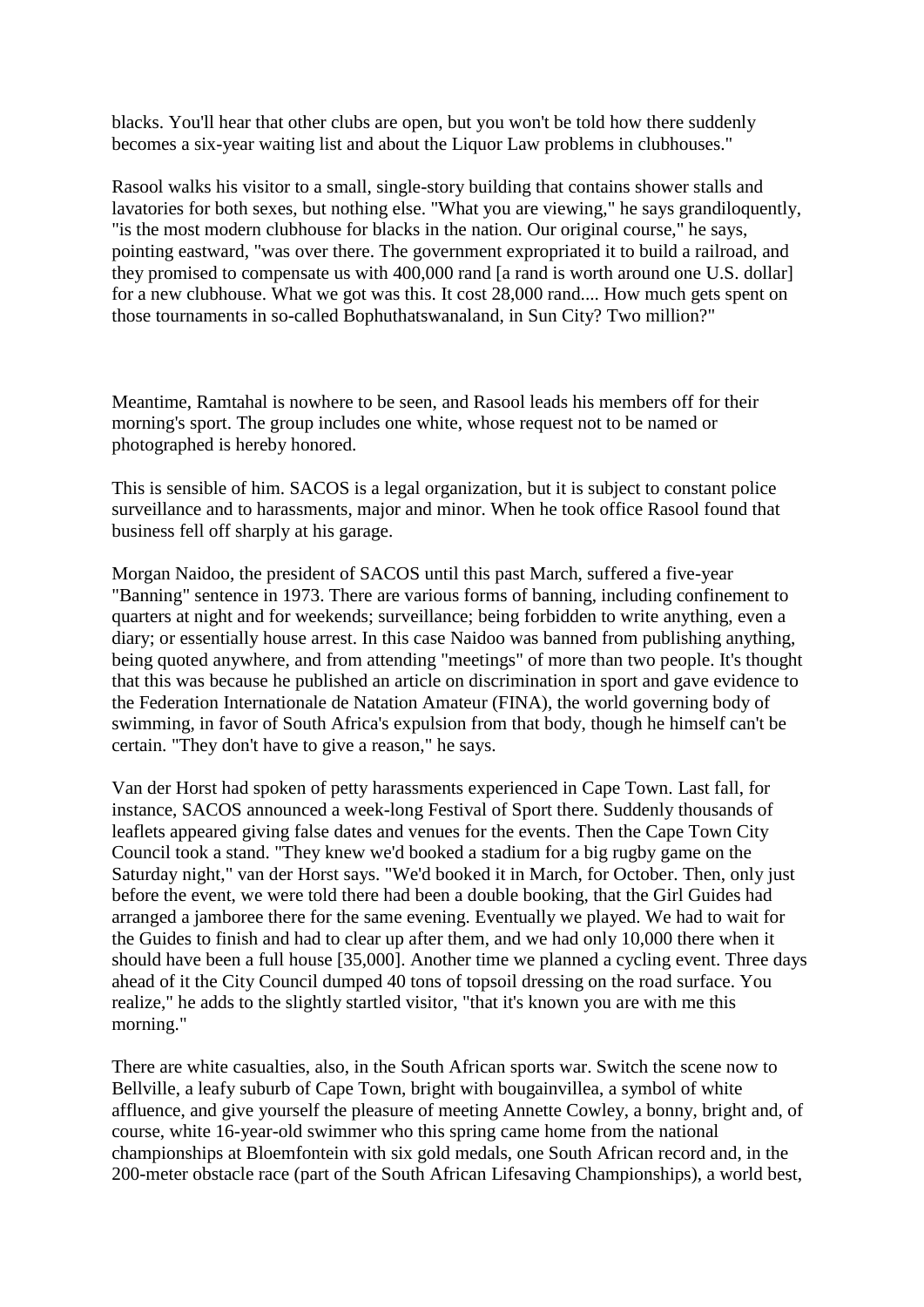bringing the time down from 2:23 to 2:15.

But her achievements count for little. "We're not allowed...I mean. [South African](http://sportsillustrated.cnn.com/vault/topic/article/South_Africa/1900-01-01/2100-12-31/mdd/index.htm) times aren't accepted by FINA," Annette says hesitantly. [South Africa](http://sportsillustrated.cnn.com/vault/topic/article/South_Africa/1900-01-01/2100-12-31/mdd/index.htm) was expelled from FINA 10 years ago. "Isn't it unfair'! It's just stupid," she says, employing what you feel is the most pejorative word she knows.

Four years ago she had taken a trip to Midland, [Texas,](http://sportsillustrated.cnn.com/vault/topic/article/Texas/1900-01-01/2100-12-31/mdd/index.htm) for five weeks of intensive coaching, and there she had been told that, if she could have stayed a year, she would have made the [U.S.](http://sportsillustrated.cnn.com/vault/topic/article/United_States/1900-01-01/2100-12-31/mdd/index.htm) nationals. But her citizenship would still bar her from both the Olympics and the FINA world championships. "It's hard that politicians rule sports," she says. "1 figure I'm just outside the top 25, world class, in the 100-meter freestyle. I love swimming, and I won't give it up because I'm blocked off this way. All I can do is try to set world records. If you get one, you've got it. How can they say differently?"

Well, Annette, they can and they do, and you might well understand why if you had happened to travel with your visitor, a few days later, to the Balkumar Singh Swimming Baths at Asherville, in an Asian section of [Durban.](http://sportsillustrated.cnn.com/vault/topic/article/Durban/1900-01-01/2100-12-31/mdd/index.htm) You would have met another fine young [South African](http://sportsillustrated.cnn.com/vault/topic/article/South_Africa/1900-01-01/2100-12-31/mdd/index.htm) swimmer, colored and, like yourself, 16. Her name is Anita Giguel. She has also won everything she has been allowed to win, but she has hit the racial barrier. Understandably, she's shyer than you are when it comes to speaking with a white, and mostly she lets Aslok Patel, president of her SACOS-affiliated swimming association, do the talking.

"Anita," Patel says, "has been swimming for Natal Province since she was nine. She was swimmer of the year four times successively, from '78 to '81. But," he adds significantly, "she doesn't swim against whites.

"The whites would like her to swim against them," he says, "but that would give them credibility. No black school in [Durban](http://sportsillustrated.cnn.com/vault/topic/article/Durban/1900-01-01/2100-12-31/mdd/index.htm) has a pool," he says, "and look what we have here. This pool is municipally owned, only 25 meters long, built in 1955 to serve a community of more than 200,000. For serious practice we are permitted two lanes, 40 swimmers, for two hours each evening. It would therefore be an unequal contest."

Now Anita is confident enough to speak. "You can't beat records in 25-meter pools," she says. "The whites have exercise machines, heated pools. They train through the winter. All I can do here, when it gets down to 12 degrees [mid-50s F], is run on the beach and swim out to the shark nets."

Anita might be surprised to learn that [Cape Town](http://sportsillustrated.cnn.com/vault/topic/article/Cape_Town/1900-01-01/2100-12-31/mdd/index.htm) has only one heated pool for whites; but it's unlikely that she would sympathize, even though in a sense she has the same goal as Annette—to head to the [United States](http://sportsillustrated.cnn.com/vault/topic/article/United_States/1900-01-01/2100-12-31/mdd/index.htm) and practice her sport freely. "I'd like to go to college in [Miami.](http://sportsillustrated.cnn.com/vault/topic/article/Miami/1900-01-01/2100-12-31/mdd/index.htm) I have an application form," she says. "I'd study phys ed, then come back and teach."

Surprisingly, there's a guarded sympathy for the white girl's frustration from Hassan Howa, a gentle-mannered man of 60 who is an elder statesman in the struggle against apartheid in sport. Howa, currently president of the South African Cricket Board, was president of SACOS from 1977 to 1981 but now is a bit removed from it. "I feel badly about Annette," he